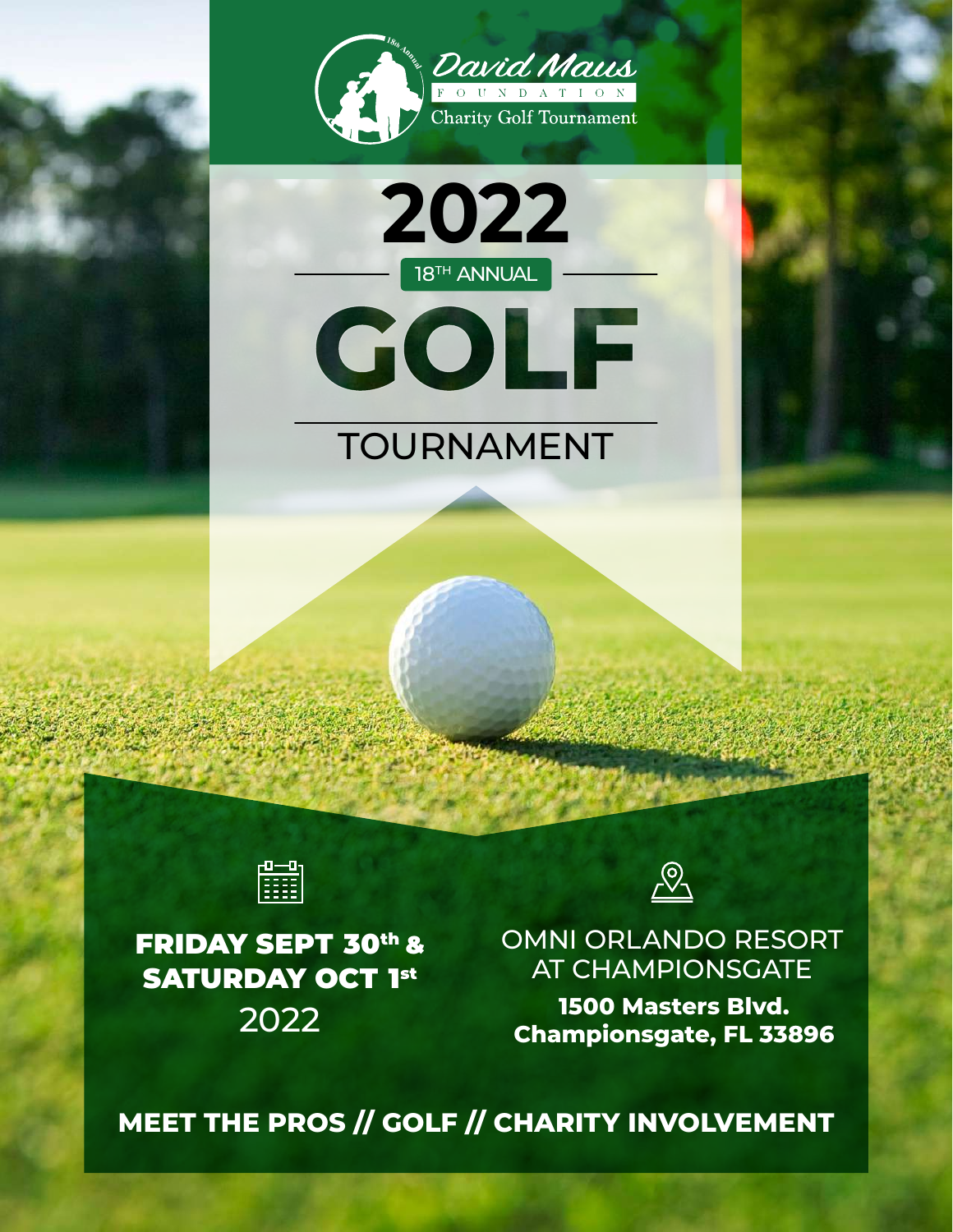

# **EVENT INFORMATION**

## We invite you to be a part of the **18th Annual David Maus Foundation Charity Golf Tournament**

In partnership with our Title Sponsor, Dealer General, the David Maus Foundation is thrilled to be hosting the 2022 Charity Golf Tournament to provide funds and awareness for local Tampa Bay Area children's charities. Thanks to the amazing support of charitable businesses, we have been able to donate over \$2 million.

Our 18th Annual Charity Golf Tournament will be held at the elegant ChampionsGate Omni Resort and Golf Club with an event full of celebrity meet and greets, golf and more!

This year we will be hosting a Meet the Pros party on Friday, September 30th where guests can mingle with first responders, sports athletes and entertainment personalities while enjoying an evening of fun! On Saturday, October 1st all teams will meet at the ChampionsGate Golf Club to tee off at 8:00 am. Each team will have the unique opportunity to play with a guest from our Meet the Pros evening.

There is a wide range of sponsorship levels available for the event. Join us for an event full of great golf, entertainment and charitable giving!



Omni Orlando Resort at ChampionsGate 6:30pm – 10:00pm

# **Saturday, October 1, 2022**

ChampionsGate Golf Club Registration & Breakfast 7:00am – 8:00am

#### **Shotgun Start: 8:00 am**

Lunch & Awards Will Follow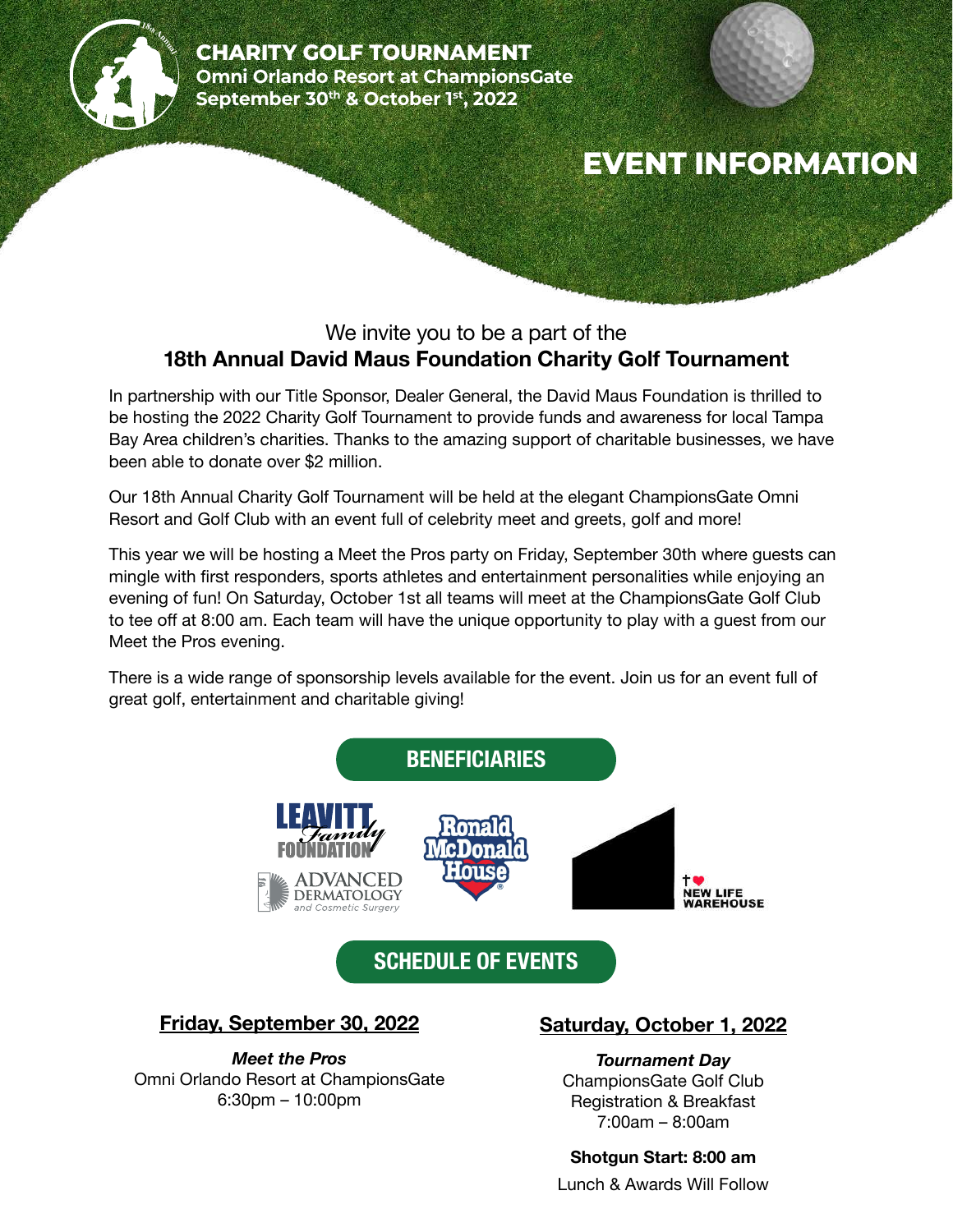

# **SPONSORSHIP INFORMATION**

The David Maus Foundation presents an ideal opportunity to boost your company's profile among key clients and customers, along with an influential audience.

#### **PLAYER POLO SPONSOR - \$12,000**

- Logo embroidered on all player polos to be given out at tournament
- (4) playing spots in the tournament; (1) Team
- (2) rooms for Friday night
- (8) invitations to the "Meet the Pros" evening
- Logo listed on tournament website

#### **PHOTO SPONSOR - \$2,500**

- This sponsorship generates visibility long after the tournament with name/logo recognition on all team photo frames
- Name recognition on website/ social media blasts

#### **VIP SPONSOR - \$10,000**

- (8) playing spots in the tournament; (2) teams total
- (4) rooms at the Tournament Hotel; Friday night
- (16) invitations to attend the "Meet the Pros" Evening
- (8) team photos with celebrity
- (8) tournament gift bags
- Logo and link listing on tournament website
- Recognition on Platinum sponsor banner
- Special mention at "Meet the Pros" dinner
- Logo on promotional video at "Meet the Pros" dinner

#### **TEAM SPONSOR - \$5,000**

- (4) playing spots in the tournament, (1) team
- (2) rooms at the Tournament Hotel; Friday night
- (4) invitations to attend "Meet the Pros" Party
- (4) team photos with celebrity
- (4) tournament gift bags
- Logo and link listing on tournament website
- Logo on promotional videol at "Meet the Pros" dinner

### **DRIVING RANGE SPONSOR - \$2,000**

Purchase this sponsorship and receive corporate branding on the Driving Range that spectators and players will see.

### **PUTTING GREEN SPONSOR - \$2,000**

Purchase this sponsorship and receive corporate branding on the Putting Green that spectators and players will see.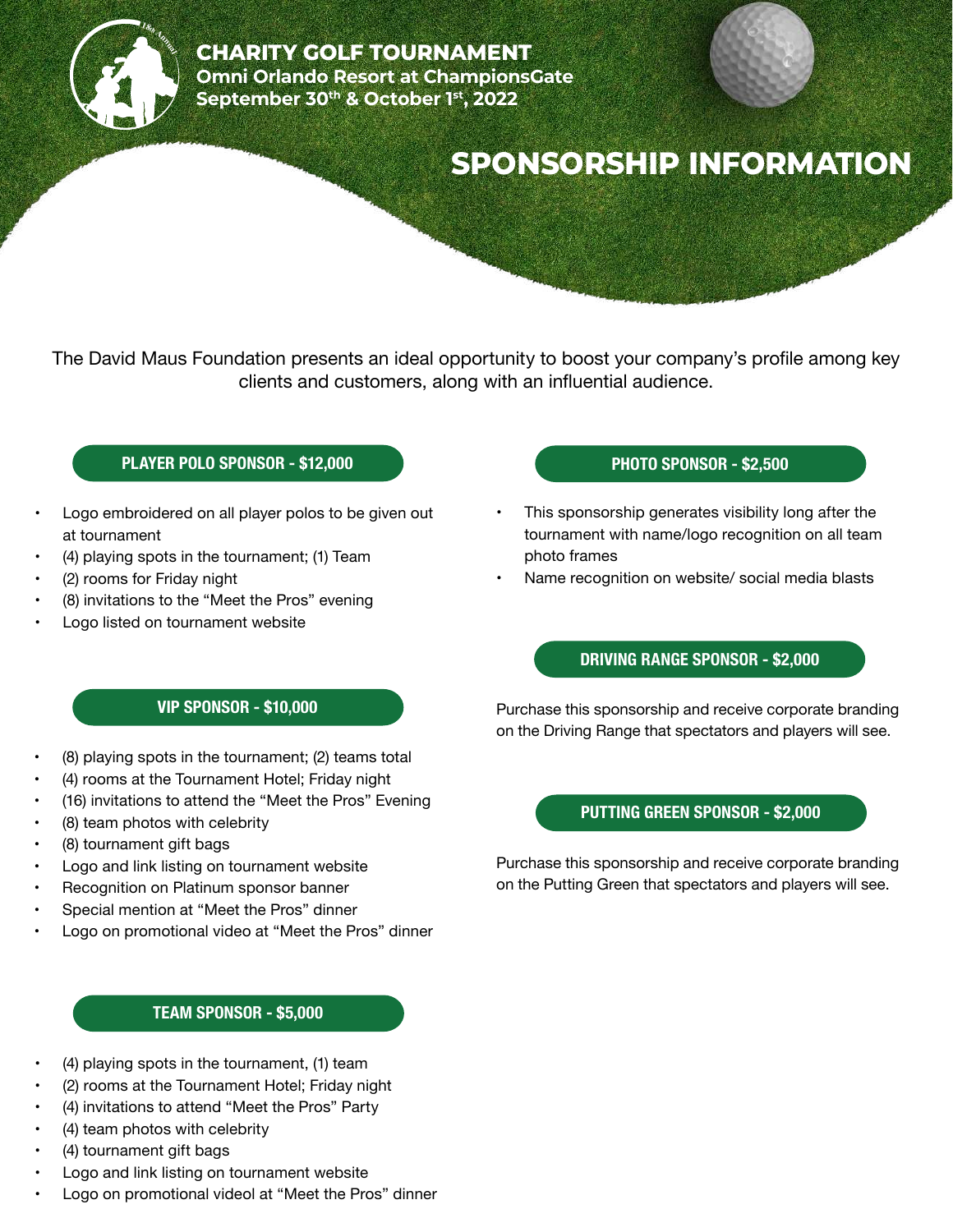

# **SPONSORSHIP INFORMATION**

#### **LONGEST DRIVE SPONSOR - \$2,000**

- Hole sponsorship on designated holes with your logo prominently displayed on a minimum of four holes
- Name recognition at the luncheon during awards
- Name recognition on website/ social media blasts

#### **CLOSEST TO THE PIN SPONSOR - \$2,000**

- Hole sponsorship on designated holes with your logo prominently displayed on a minimum of four holes
- Name recognition at the luncheon during awards
- Name recognition on website/ social media blasts

#### **LUNCHEON SPONSOR - \$2,000**

- Logo recognition on all Buffet Tables
- Logo recognition on lunch table tents
- Verbal name recognition at lunch
- Name recognition on website/ social media blasts \*Can be two Luncheon sponsors

#### **KIDS ROOM SPONSOR - \$2,000**

Purchase of this sponsorship will receive corporate branding in the Kids Room during the Meet the Pros party. This room is seen from the rest of the ballroom and hosts games and activities for our guests and their kids.

#### **BAR SPONSOR - \$1,500**

- Logo recognition on all Bar Areas
- Name recognition on website/ social media blasts

#### **BEVERAGE CART SPONSOR - \$1,500**

- This sponsorship generates visibility throughout the tournament on both courses with signage on all beverage carts
- Name recognition on website/social media blasts

#### **BREAKFAST SPONSOR - \$1,000**

- Logo recognition at entrance to Breakfast Buffet
- Logo recognition on all Breakfast tables

#### **HOLE SPONSOR - \$500**

Your company logo will appear on the tee box sign that describes the sponsored hole. Players will associate your company with this event.

### **MEET THE PROS EVENING TICKET - \$125**

This ticket gives access to the Friday evening event to be held at the Omni Orlando Resort at ChampionsGate. The event will consist of food, a silent auction and entertainment. \$125 per person.

*By request only. Limited availability. Please contact DMF office for details.*